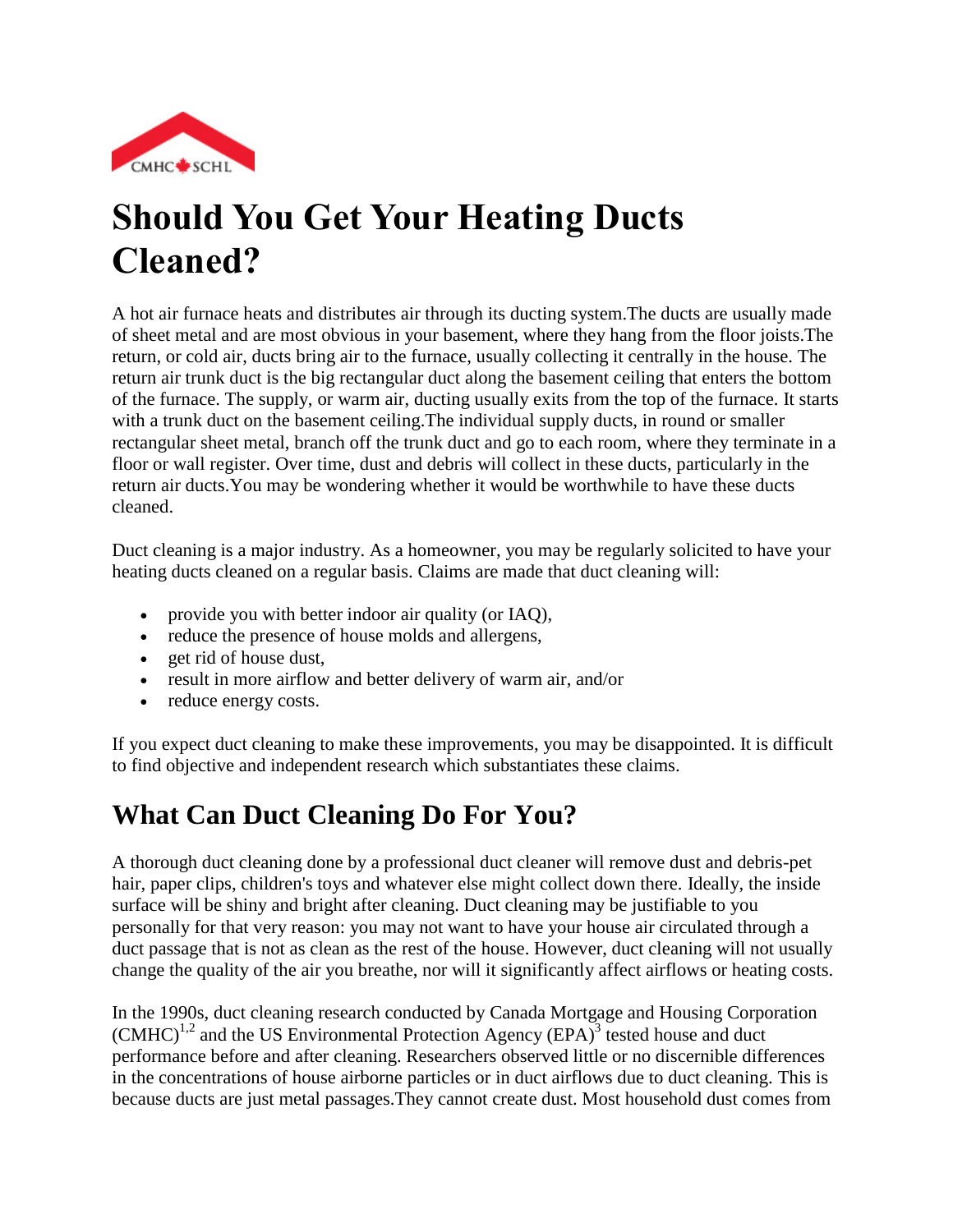outdoor dust that has been tracked in or blows through windows or other openings. ''Dust'' is also created by human skin and hair shedding, pet debris, fibres from carpets, clothes, bedding, hobbies etc. In fact, as you walk around in your house you raise a small cloud of dust particles wherever you go. Dust will be present in one form or another whether you have clean ducts or not.

Householders often expect an efficient furnace filter will remove airborne dust. CMHC has tested the effectiveness of furnace filters in reducing household dust. While some very good filters effectively clean the air in the ducts, they do not create a dust-free environment in your house because of all the dust sources mentioned above. A good filter will help keep your airconditioning coil, furnace heat exchanger, and supply ducts from accumulating circulated dust. For more information on filters consult the CMHC publication Your Furnace Filter in the About Your House series.

<sup>1</sup> Efficiency of Residential Duct Cleaning, Auger, Donnini, and Nguyen Inc. for CMHC 1994

 $2^2$  Use of Biocides by Residential Duct Cleaners, Figley Consulting Associates for CMHC, 1994

<sup>3</sup> Should You Have the Air Ducts in Your Home Cleaned?, US EPA, 1997

### **When Does Duct Cleaning Make Sense?**

There are several situations when duct cleaning could make sense (although there is little research data to support this).

- If you have a problem with water in your ducts, this may result in mold growth in the duct. In this situation, solve the water problem first, clean and disinfect the ducts where mold growth has occurred, and have the rest of the ducting system cleaned as well. In some cases, it may be necessary or more cost effective to simply replace the affected duct areas.
- If you are moving into a newly constructed house, and have doubts about the diligence of the construction crew, duct cleaning can be useful. Drywall dust, fibreglass pieces, and sawdust have no place in ducts. Duct cleaning will also catch the odd occurrence where lunch bags or soft drink cans have fallen or been swept into ducting. For similar reasons, duct cleaning may be advisable for older houses following major renovations.
- If you are having trouble with furnace airflow, a duct cleaning could reveal significant blockages. Have the ducts cleaned before you embark on more expensive duct replacement or rerouting to solve an airflow problem. Cleaning of furnace and air conditioning components (e.g. furnace fan blower, air conditioning coil, humidifier, furnace heat exchanger, etc.) has been shown to make some difference in duct air flow.
- If you look in the return air registers and see an accumulation of debris in the duct below, you may want to have it removed. CMHC research showed that return air ducts, which